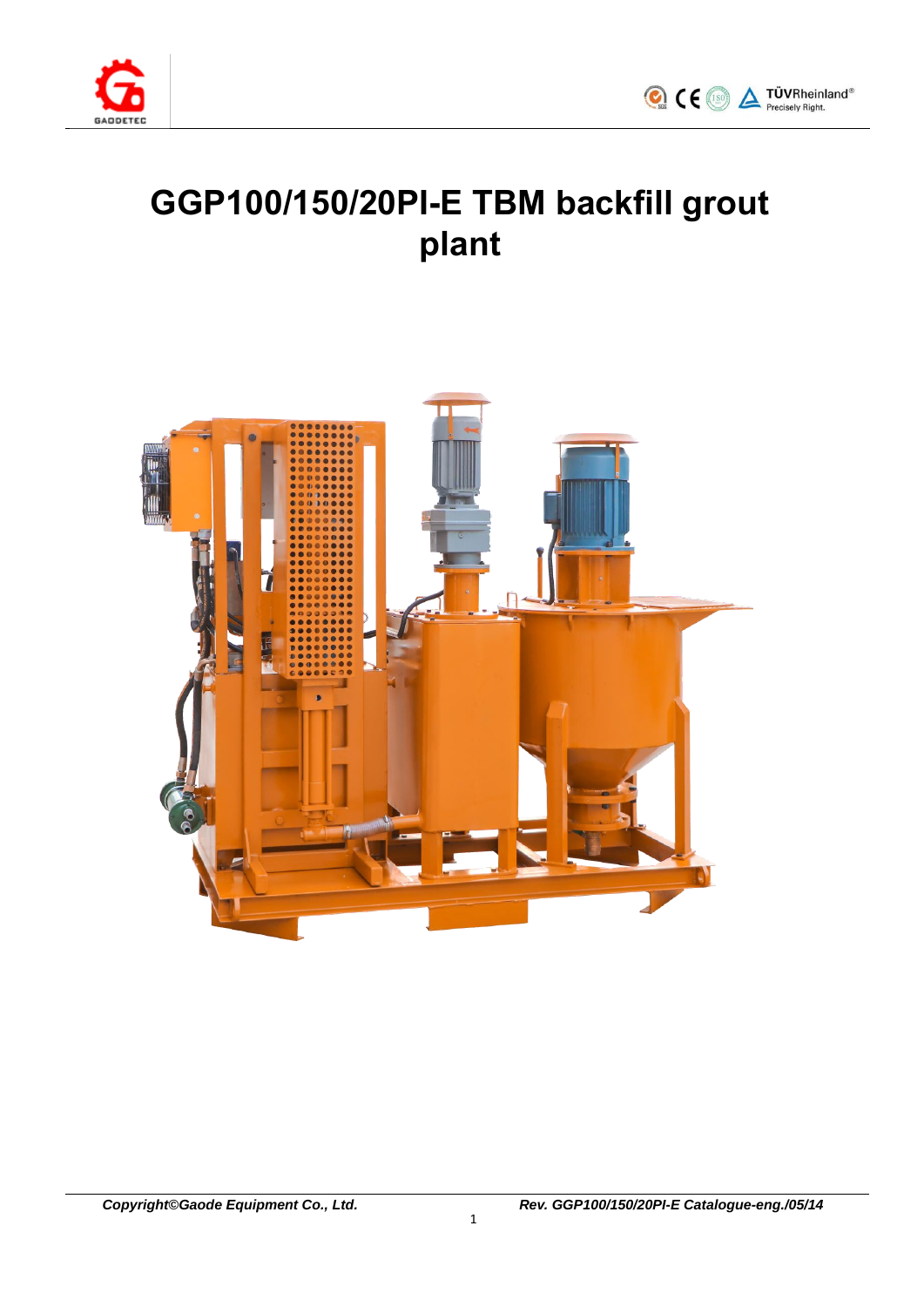



### **Product Description**

GGP100/150/20PI-E TBM backfill grout plant is a combination of mixer, agitator and grout pump in one base frame. It is mainly used to be made and grouted the cement slurry in the highway, railway, hydropower, construction, mining and other ground and underground construction applications.

High-speed, high-shear colloidal mixer causes a vortex flow to ensure mix quickly and evenly. Water, cement or bentonite is quickly mixed into homogeneous slurry. Then the mixed slurry was delivered to the agitator. Grout pump injects from the mixing drum (storage tank). This ensures a continuous mixing and grouting operations. The grouting plant is hydraulic drive with electric motor. Grouting pressure and displacement is adjustable. Compact size and it is easy to operate. It also takes up a small space.

### **Main Features**

- $\triangleright$  One and two-oil gear pump to get large output and high pressure in the same grout pump.
- $\triangleright$  Single piston and two-acting, by our special design to get the same volume in both rod and no rod chamber.
- $\triangleright$  Vertical pump with compact size.
- $\triangleright$  Hydraulic drive, safely releasing pressure when pumping block.
- $\triangleright$  Ball valve.
- $\triangleright$  Up to 5mm particle size.
- $\triangleright$  Low flow pressure surge system.
- $\triangleright$  Lower charging material height for mixer.
- $\triangleright$  High-speed colloidal grout mixer.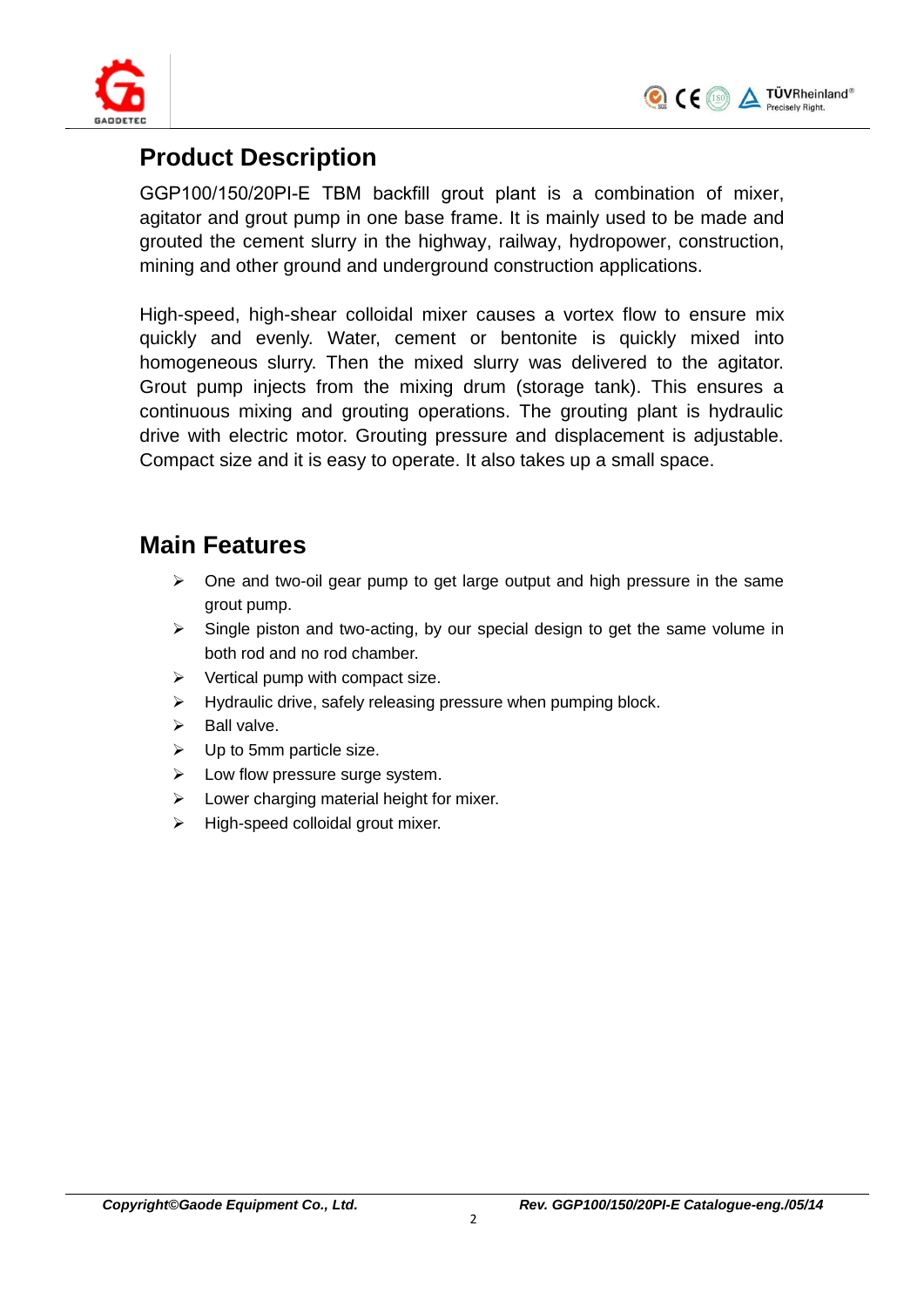



#### **Model Definition**



## **Specification**

| <b>Name</b>          |                          | <b>Data</b>                       |
|----------------------|--------------------------|-----------------------------------|
| <b>Type</b>          |                          | GGP100/150/20PI-E TBM grout plant |
| <b>Mixer</b>         | Volume                   | 100L                              |
|                      | Speed                    | 1500rpm                           |
|                      | Motor power              | 5.5kw                             |
| <b>Agitator</b>      | Volume                   | 150L                              |
|                      | Speed                    | 36rpm                             |
|                      | Motor power              | 1.5kw                             |
| <b>Grouting pump</b> | Pump pressure and output | 20L/min @ 43bar                   |
|                      |                          | 10L/min @100bar                   |
|                      | Motor power              | 5.5kw                             |
| <b>Dimension</b>     | Dimension                | 2200×1000×1850mm                  |
|                      | Weight                   | 900kg                             |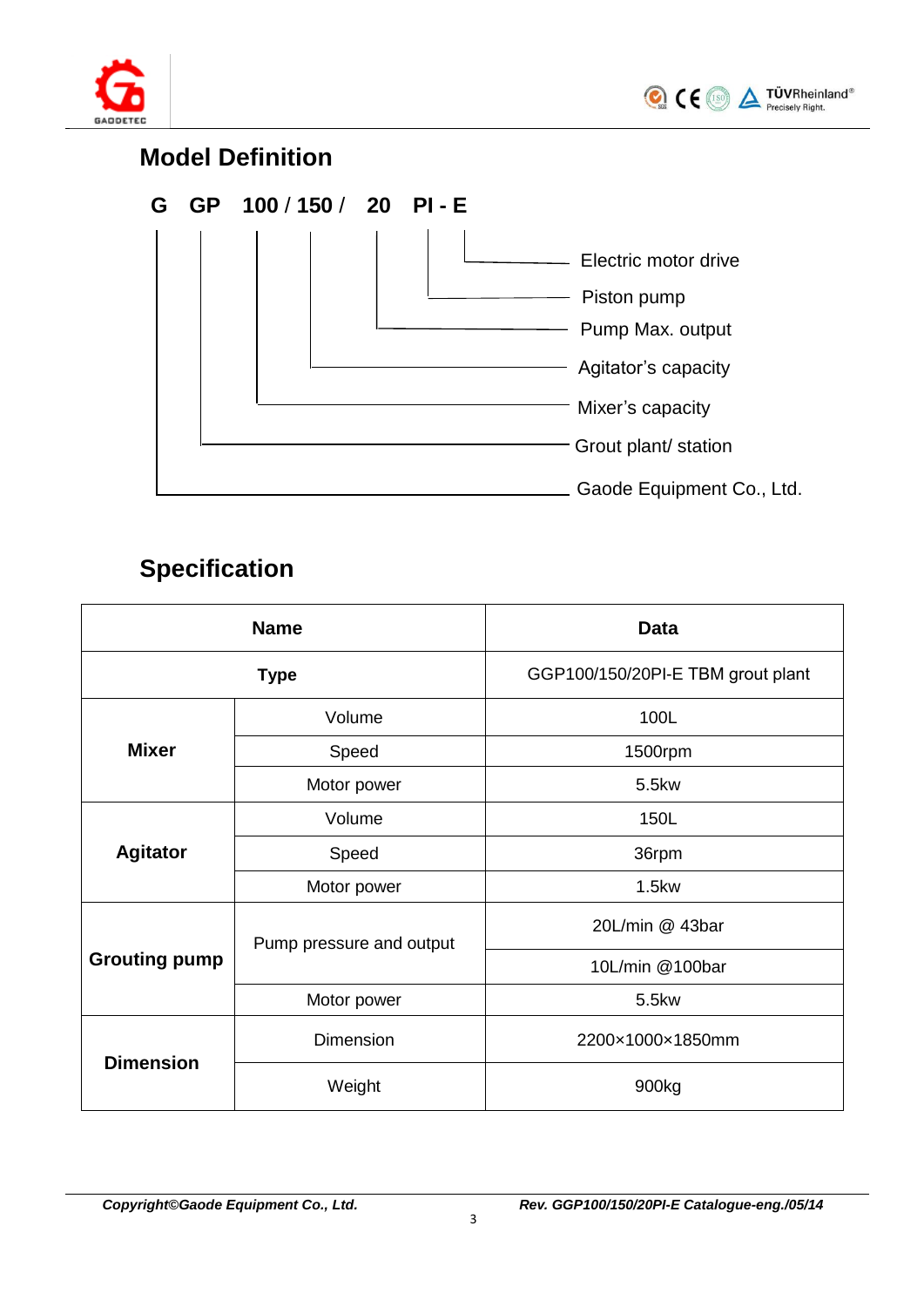



## **Main component**

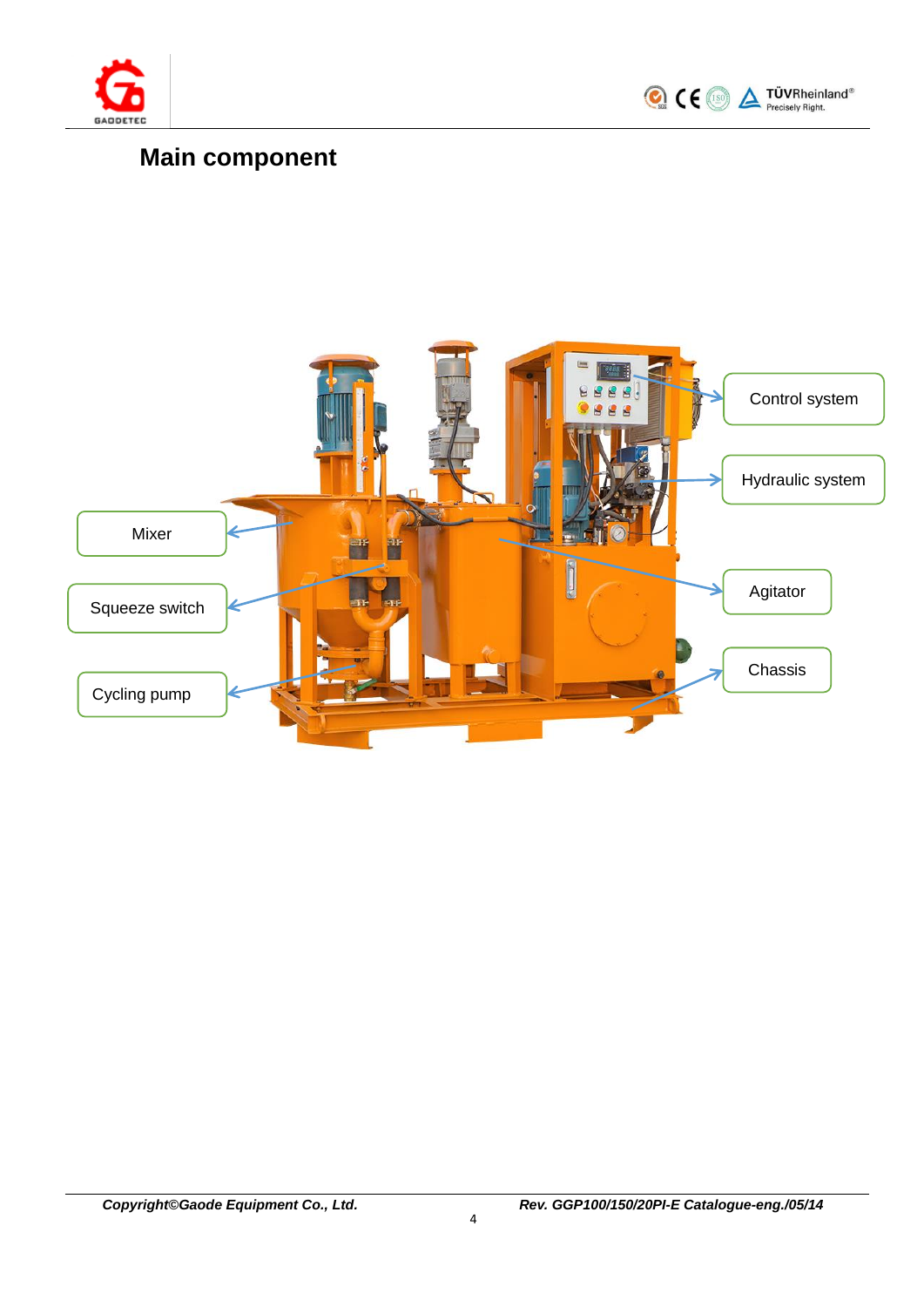



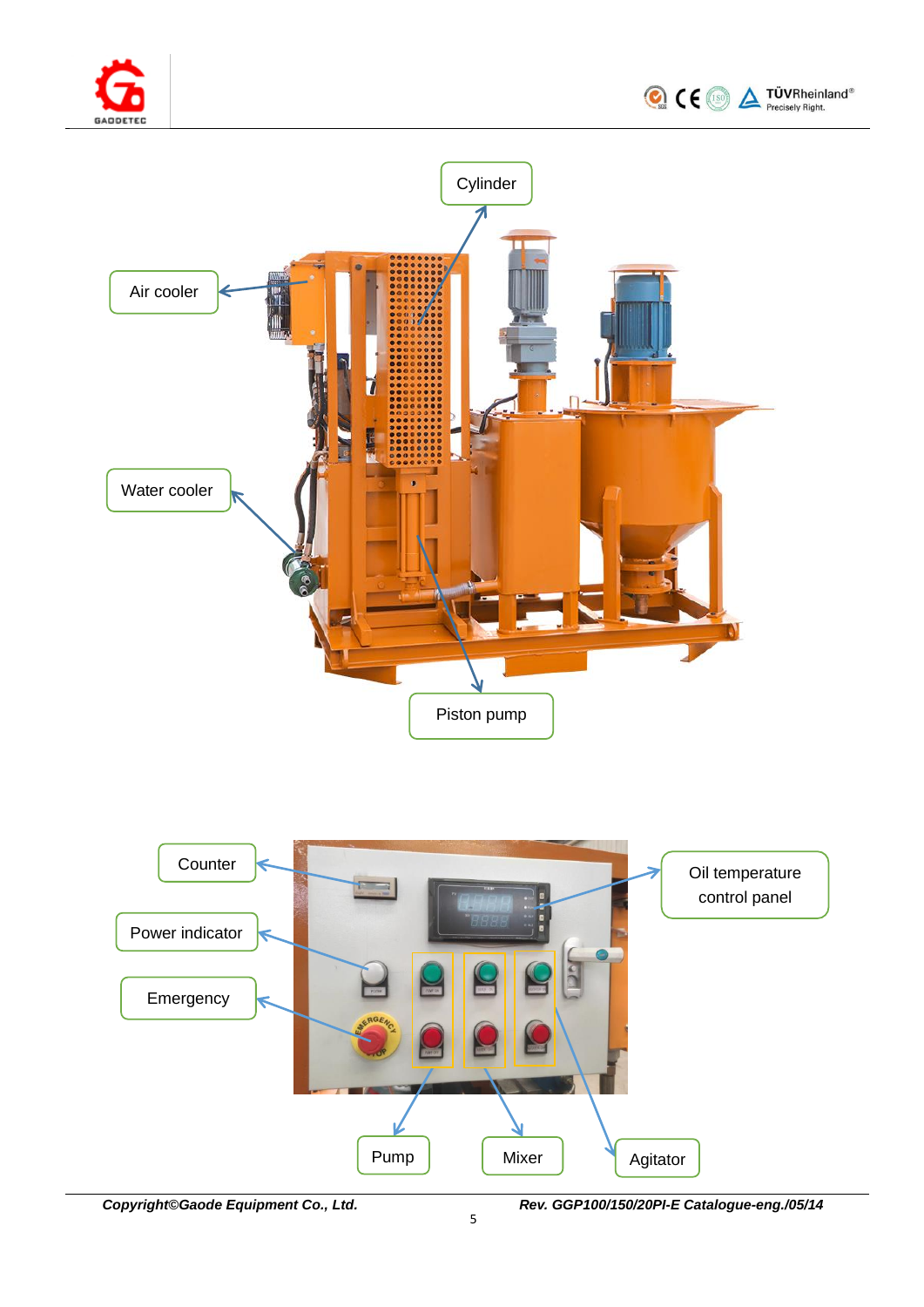